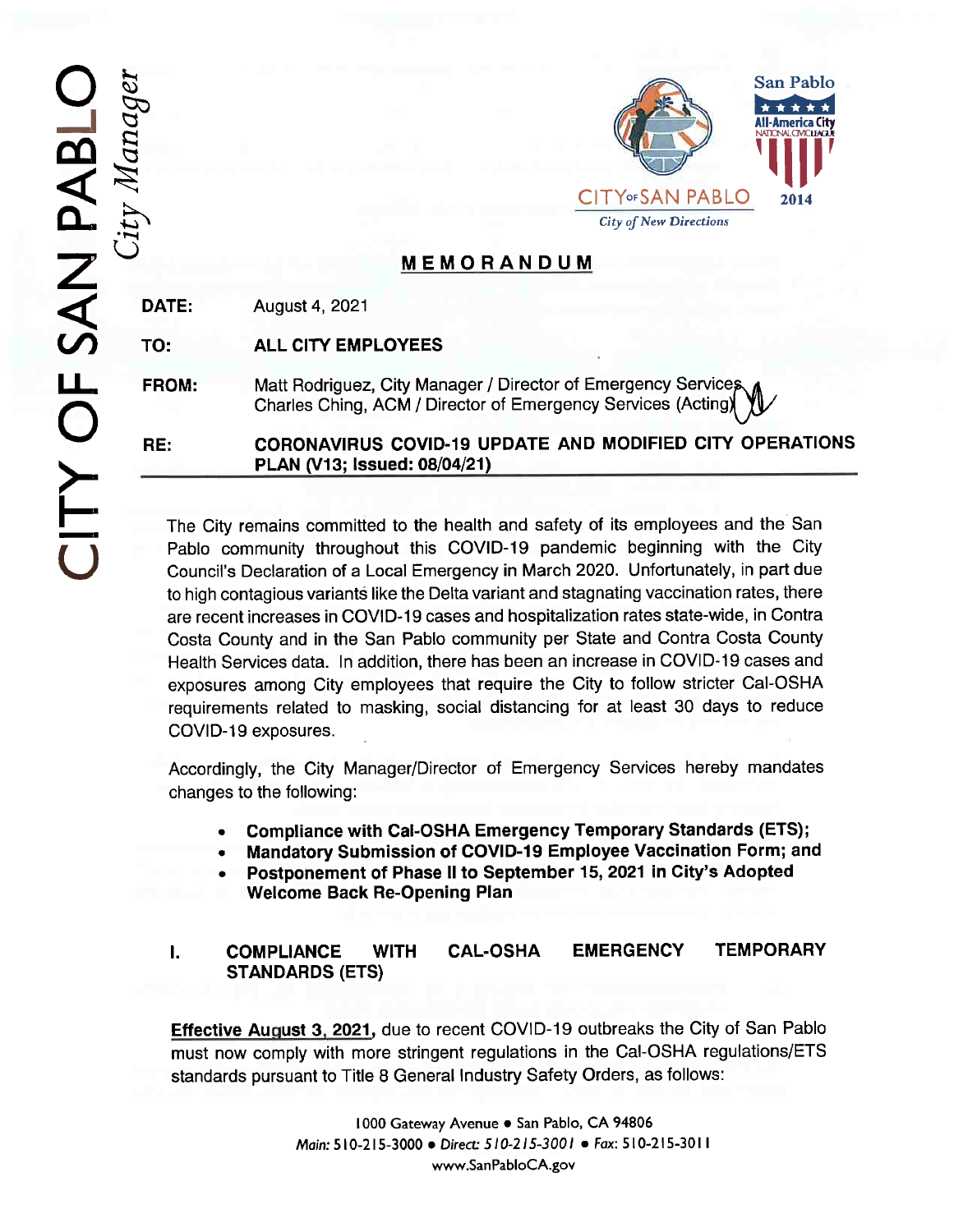- . Face masks indoors and outdoors (6 feet or closer to another person) regardless of vaccination status, unless actively eating or drinking or alone in a room; and
- . Physical distancing indoors and in City vehicles.

These requirements are in place for at least 30 days, and will be evaluated and or changed at the discretion of the City. Employees shall assume that these requirements apply until written notification is provided by the City Manager's Office.

## II. MANDATORY SUBMISSION OF COVID-19 EMPLOYEE VACCINATION FORM

Effective immediately, all City employees:

- $\bullet$ Are required to complete and submit a the COVID-19 Employee Vaccination Status Form. THIS IS MANDATORY REQUIREMENT.
- © If an employee's vaccination status changes (e.g. employee becomes vaccinated), employee is required to notify HR Manager Alicia Southern within 3 working days of the first and second (if applicable) vaccine shots. and provide proof of COVID-19 vaccination.

Under the Cal-OSHA regulations, the City as a public employer has the right to know the current vaccination status of all City employees to implement appropriate public health and safety safeguards and operations to ensure the public health and safety of all City employees and those with whom City employees come in contact such as members of the San Pablo community. Individuals who check the "decline to state" box will only be considered unvaccinated.

Any information provided on the form is HIPAA and California Confidentiality of Medical Information Act-protected and confidentiality is maintained at all times with regard to obtaining each individual employee's current vaccination status.

Additional guidance and employee requirements on COVID- 19 Employee Vaccination Status maybe revised by the City Manager/Director of Emergency Services once U.S. Federal Food and Drug Administration (FDA) approval is released for all applicable COVID- 19 vaccinations issued for medical use in the U.S.

## III. POSTPONEMENT OF PHASE II TO SEPTEMBER 15, 2021 IN CITY'S ADOPTED WELCOME BACK RE-OPENING PLAN

The City's Welcome Back Re-Opening Plan was approved via City Council Resolution #2021-093 on July 6, 2021. However, for the reasons set forth above, the City